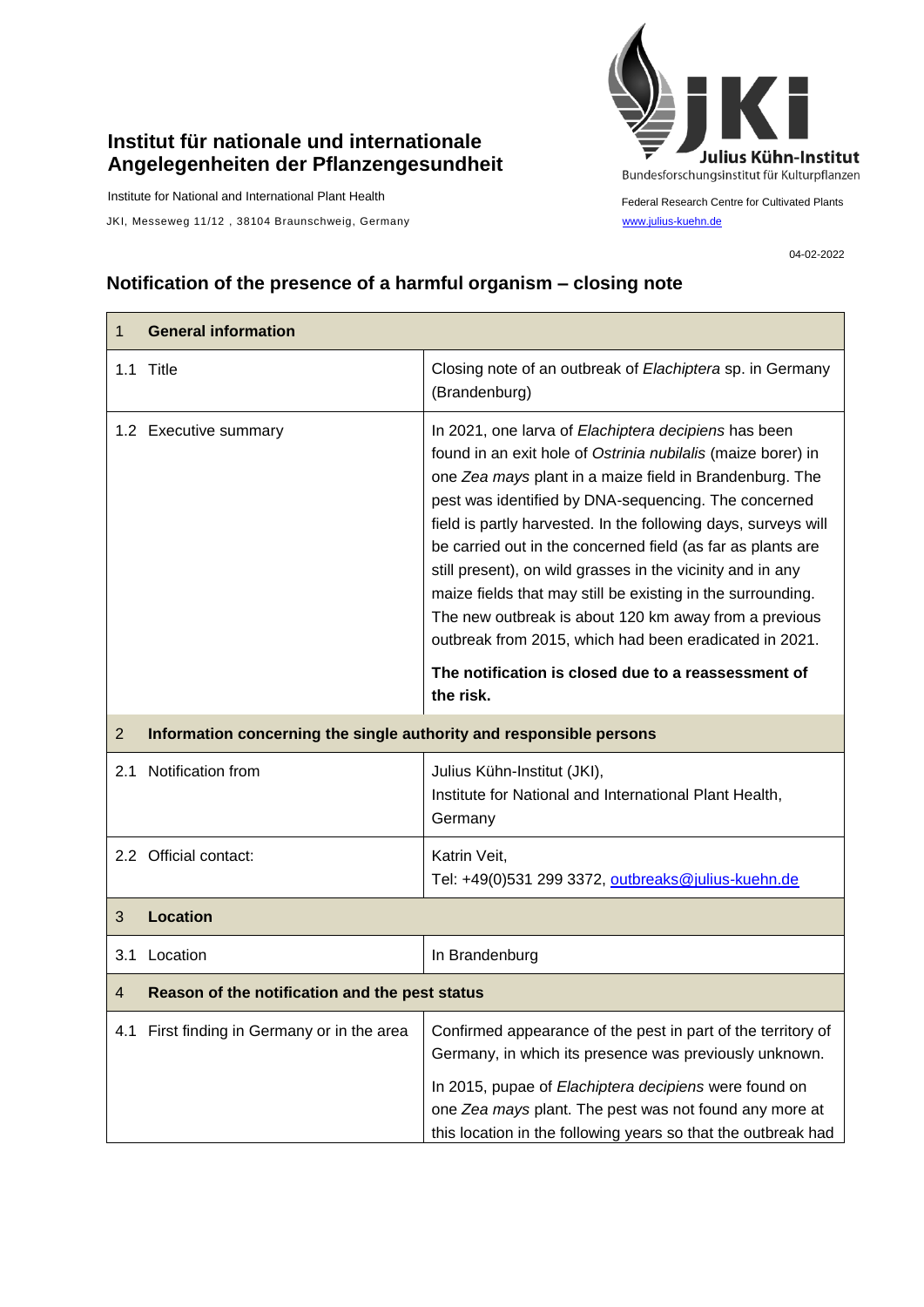|     |                                                                                                                                       | been eradicated in 2021. The new outbreak is about 120<br>km away from the old location.                                                                                     |  |
|-----|---------------------------------------------------------------------------------------------------------------------------------------|------------------------------------------------------------------------------------------------------------------------------------------------------------------------------|--|
|     | 4.2 Pest status of the area where the<br>harmful organism has been found<br>present, after the official confirmation.                 | <b>Present: at low prevalence</b>                                                                                                                                            |  |
|     | 4.3 Pest status in Germany before the<br>official confirmation of the presence, or<br>suspected presence, of the harmful<br>organism. | Absent: pest eradicated                                                                                                                                                      |  |
|     | 4.4 Pest status in Germany after the<br>official confirmation of the presence of<br>the harmful organism.                             | Present: at low prevalence, in one area                                                                                                                                      |  |
| 5   | Finding, sampling, testing and confirmation of the harmful organism                                                                   |                                                                                                                                                                              |  |
| 5.1 | How the presence or appearance of                                                                                                     | Phytosanitary inspection of any type.                                                                                                                                        |  |
|     | the harmful organism was found.                                                                                                       | One larvae was found in an exit hole of Ostrinia nubilalis<br>(maize borer) in one Zea mays plant.                                                                           |  |
|     | 5.2 Date of finding:                                                                                                                  | 15-10-2021                                                                                                                                                                   |  |
|     | 5.3 Sampling for laboratory analysis.                                                                                                 | 21-09-2021                                                                                                                                                                   |  |
|     | 5.4 Name and address of the Laboratory                                                                                                | Landesamt für Ländliche Entwicklung, Landwirtschaft und<br>Flurneuordnung (LELF)<br>Referat 43 Saatenanerkennung, Phytopathologie<br>Steinplatz 1<br>15806 Zossen<br>Germany |  |
| 5.5 | Diagnostic method                                                                                                                     | PM7/129 (2) DNA barcoding as an identification tool for a<br>number of regulated pests, EPPO Bulletin (2021) 51 (1)                                                          |  |
| 5.6 | Date of official confirmation of the<br>harmful organism's identity.                                                                  | 15-10-2021                                                                                                                                                                   |  |
| 6   | Infested area, and the severity and source of the outbreak in that area                                                               |                                                                                                                                                                              |  |
| 6.1 | Characteristics of the infested area<br>and its vicinity.                                                                             | Open air - production area: field (arable, pasture)                                                                                                                          |  |
|     |                                                                                                                                       | Plant already planted, not to be reproduced or moved.                                                                                                                        |  |
|     | 6.2 Host plants in the infested area and its<br>vicinity                                                                              | Zea mays (45 ha)                                                                                                                                                             |  |
| 6.3 | Infested plant(s), plant product(s) and<br>other object(s).                                                                           | Zea mays (1 pce)                                                                                                                                                             |  |
|     |                                                                                                                                       | The field concerned is partly harvested.                                                                                                                                     |  |